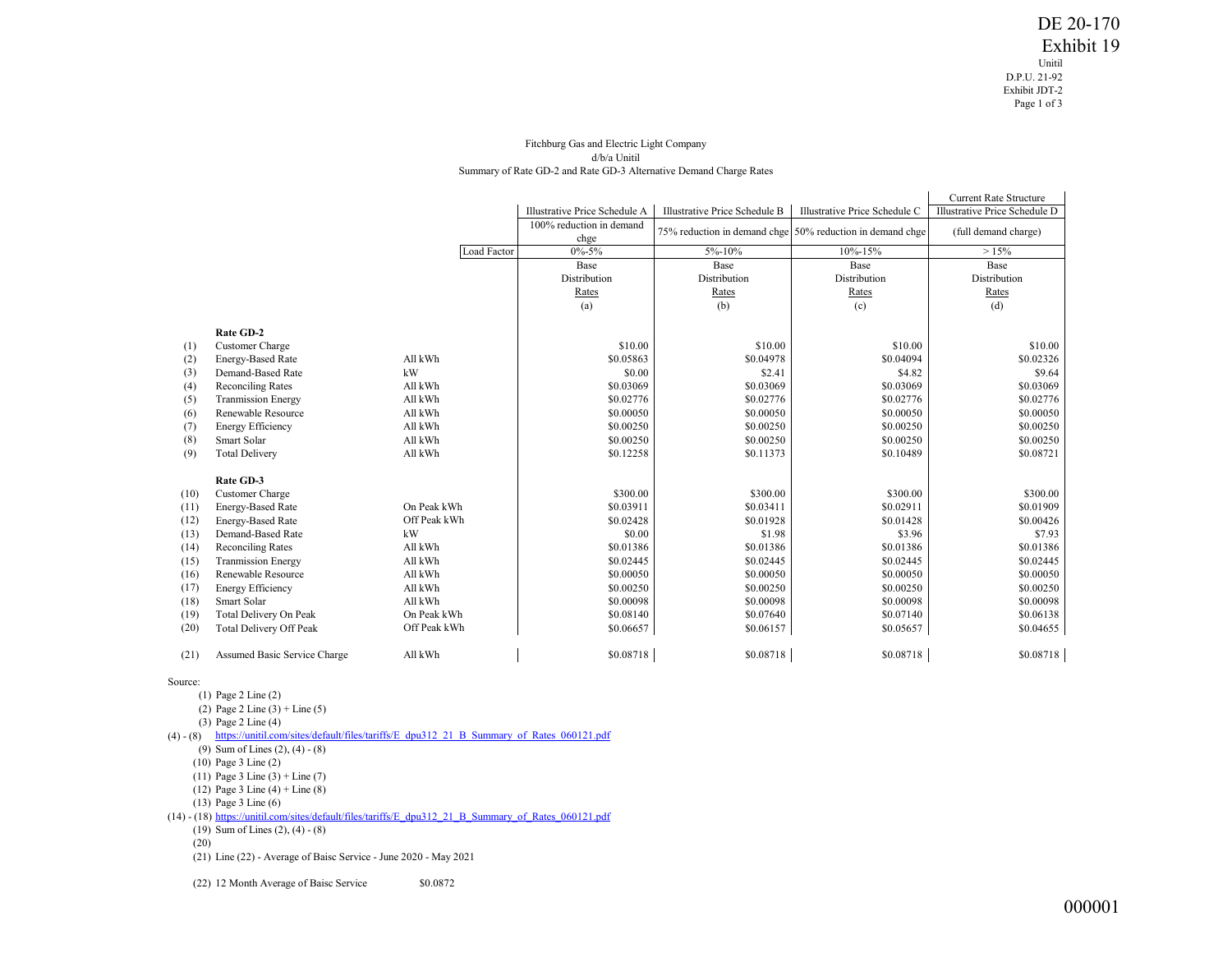## Fitchburg Gas and Electric Light Company d/b/a Unitil Rate GD-2 Demand/Energy Rate Design Based on Load Factor

|     |                                                         |              |                      |                               |              |                               |                              |               | <b>Current Rate Structure</b> |              |                               |  |
|-----|---------------------------------------------------------|--------------|----------------------|-------------------------------|--------------|-------------------------------|------------------------------|---------------|-------------------------------|--------------|-------------------------------|--|
|     |                                                         |              |                      | Illustrative Price Schedule A |              | Illustrative Price Schedule B |                              |               | Illustrative Price Schedule C |              | Illustrative Price Schedule D |  |
|     |                                                         |              |                      | 100% reduction in demand chge |              |                               | 75% reduction in demand chge |               | 50% reduction in demand chge  |              | G-2 (full demand charge)      |  |
|     |                                                         |              | Load Factor          | $0\% - 5\%$                   |              | 5%-10%                        |                              | $10\% - 15\%$ |                               | >15%         |                               |  |
|     |                                                         |              |                      | Base                          | Base         | Base                          | Base                         | Base          | Base                          | Base         | Base                          |  |
|     |                                                         |              |                      | Distribution                  | Distribution | Distribution                  | Distribution                 | Distribution  | Distribution                  | Distribution | Distribution                  |  |
|     |                                                         |              | <b>Billing Units</b> | Rates                         | Revenue      | Rates                         | Revenue                      | Rates         | Revenue                       | Rates        | Revenue                       |  |
|     |                                                         |              | (a)                  | (b)                           | (c)          | (d)                           | (e)                          | (f)           | (g)                           | (h)          | (i)                           |  |
|     |                                                         |              |                      |                               |              |                               |                              |               |                               |              |                               |  |
| (1) | Revenue Allocation Target                               |              |                      |                               | \$5,917,414  |                               | \$5,917,414                  |               | \$5,917,414                   |              | \$5,917,414                   |  |
| (2) | Customer Charge                                         | No. of bills | 18,180               | \$10.00                       | \$181,800    | \$10.00                       | \$181,800                    | \$10.00       | \$181,800                     | \$10.00      | \$181,800                     |  |
| (3) | Energy-Based Rate                                       | All kWh      | 97,822,380           | \$0.02326                     | \$2,275,349  | \$0.02326                     | \$2,275,349                  | \$0.02326     | \$2,275,349                   | \$0.02326    | \$2,275,349                   |  |
| (4) | Demand-Based Rate                                       | kW           | 358,949              | \$0                           | \$0          | \$2.41                        | \$865,066                    | \$4.82        | \$1,730,133                   | \$9.64       | \$3,460,265                   |  |
| (5) | Converted Demand-to-Energy Rate                         | All kWh      | 97,822,380           | \$0.03537                     | \$3,459,978  | \$0.02652                     | \$2,594,250                  | \$0.01768     | \$1,729,500                   |              |                               |  |
| (6) | <b>Total Revenue</b>                                    |              |                      |                               | \$5,917,127  |                               | \$5,916,465                  |               | \$5,916,782                   |              | \$5,917,414                   |  |
| (7) | Difference to Target (Due to Rounding of Energy Charge) |              |                      |                               | (S287)       |                               | $($ \$949)                   |               | (S632)                        |              | \$0                           |  |
|     |                                                         |              |                      |                               |              |                               |                              |               |                               |              |                               |  |
|     | <b>Customer Charge</b>                                  |              |                      | \$10.00                       |              | \$10.00                       |                              | \$10.00       |                               | \$10.00      |                               |  |
|     | Energy-Based Rate                                       | All kWh      |                      | \$0.05863                     |              | \$0.04978                     |                              | \$0.04094     |                               | \$0.02326    |                               |  |
|     | Demand-Based Rate                                       | kW           |                      | \$0.00                        |              | \$2.41                        |                              | \$4.82        |                               | \$9.64       |                               |  |